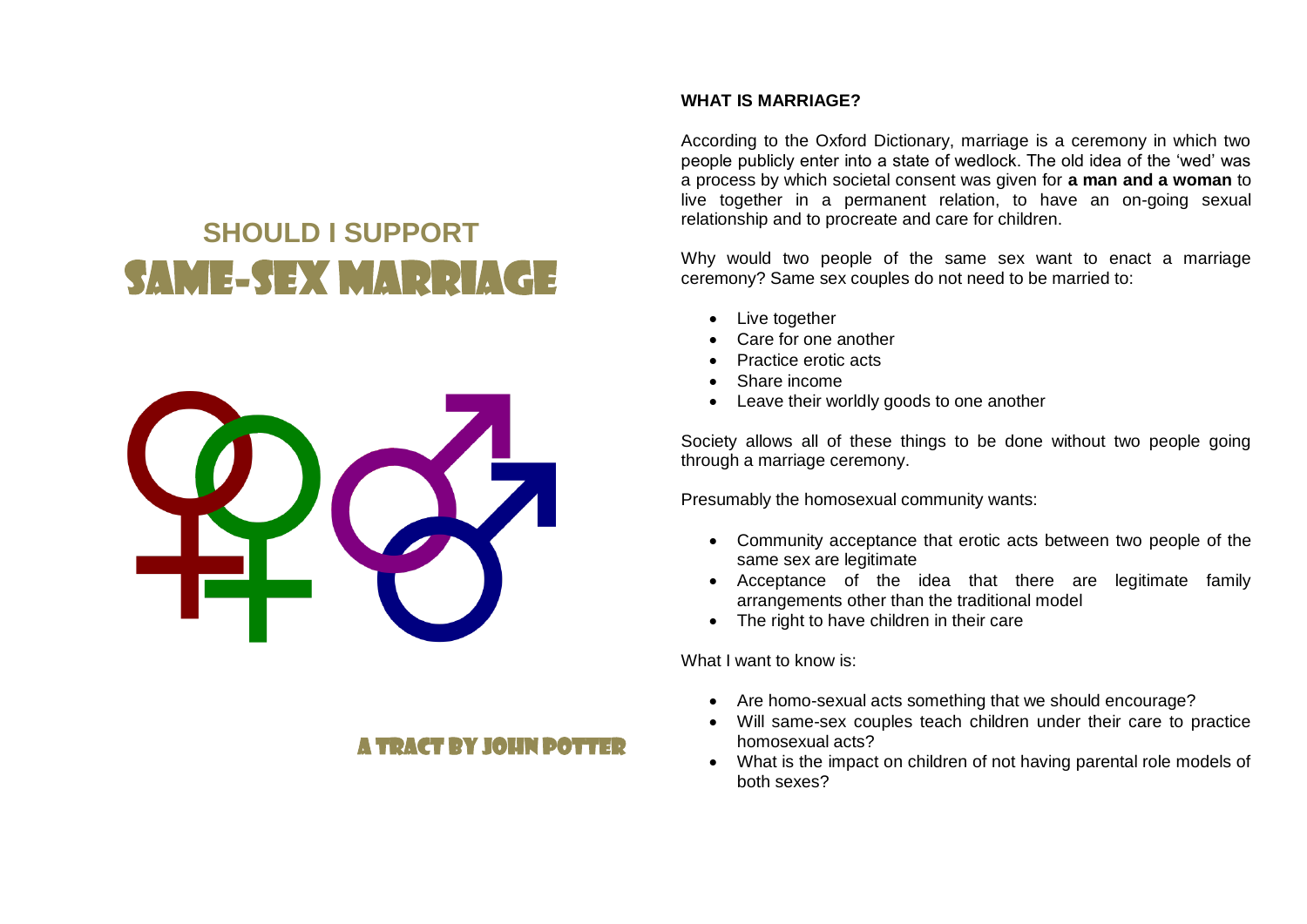## **WHAT DO HOMOSEXUALS DO FOR EROTIC PLEASURE?**

#### **Males**

Most male homosexuals practice mutual masturbation – a sad if fairly harmless act. After that, the most common sexual act between males is anal sex. This is problematic for the following reasons:

- Anal sex may consist of fingering or full rectal penetration with the penis. Both are un-natural acts. The anus muscles are **designed for excretion**, not penetration. And anal sex requires artificial **lubrication**; the anus is not self-lubricating like the vagina.
- Even with care, anal sex is likely to cause tearing and bleeding. Persistent anal sex requires **regular anal reconstruction**. (Ask any doctor).
- Many people practicing anal sex use condoms (to avoid their penis being covered with faeces) but many practitioners report 'feeling free at last' when they throw the condom away. This leads to semen being ejaculated into the rectum and colon with subsequent **absorption into the blood stream**. This has serious consequences for the immune system which has trouble identifying gamete 'half cells'. Some medical practitioners believe this to provide an alternative explanation of the cause of Acquired Immunity Deficiency Syndrome - AIDS.
- Some males use anal dilators ('butt plugs') and/or vibrators as an alternative to penal penetration. Sadly, many people do not know that you must never use a vaginal vibrator in the anus as it is likely to finish up in the colon. (Doctors report having had to remove vibrators from the large intestine of some patients). Fisting, pushing the fist into the anus is apparently practiced by some male partners; it is a sadistic practice more commonly used by perverted paedophile predators on their victims.
- Sexually transmitted diseases (STDs) are **readily transferred** during anal sex: gonorrhoea, syphilis, hepatitis A & C, HIV (AIDS), E coli, anal warts, etc.

Some homosexual males practice oral sex (fellatio), sucking or licking a partner's sexual organs. Ingested semen is digested in the stomach so it does not pose the same problem as semen absorbed into the blood stream. But fellatio is good way to develop herpes cold sores (HSV type 1) and genital sores (HSV type 2).

#### **Females**

Lesbians commonly practice various forms of oral sex (cunnilingus), licking and/or sucking the nipples, the clitoris and even the anus ('rimming'). As noted above, the latter two practices are excellent ways to contract STDs.

Mutual and self-masturbation are also practiced, either with the person's own or the partner's finger(s) or with a vaginal vibrator shaped in the form of an artificial penis. 'Rainbow kissing', kissing the menstruating partners vaginal lips, is another quaint practice

#### **ARE SUCH PRACTICES ACCEPTABLE?**

In a Post-Modernist world we are told that it is not permissible to say what is acceptable, that each person has the right to do whatever they want to do, whatever feels good to them. If that is the case, why do we have laws against practices like paedophilia and sexual abuse? The idea that everything and anything is acceptable is clearly nonsense. Our Parliaments are continually drawing lines on practices which are unacceptable. The question is: should we give respectability to the homo-sexual practices outlined above? Fisting is obviously sadistic and depraved. Rimming, licking around another person's anus, also seems depraved to me and other oral sex techniques seem sad and, some would say, disgusting. Anal sex is an un-natural act with considerable negative consequences. All in all same-sex eroticism has little to commend it.

In particular, we need to ask: If same-sex couples are allowed to have children in their care – what sexual education will they give them? Will they promote the above acts as legitimate and encourage children to practice them? I am disturbed by the reports like that of a lesbian couple in California that are feeding hormones to their twelve year old 'son' so that puberty is delayed and he has 'more time to decide what he wants to be'!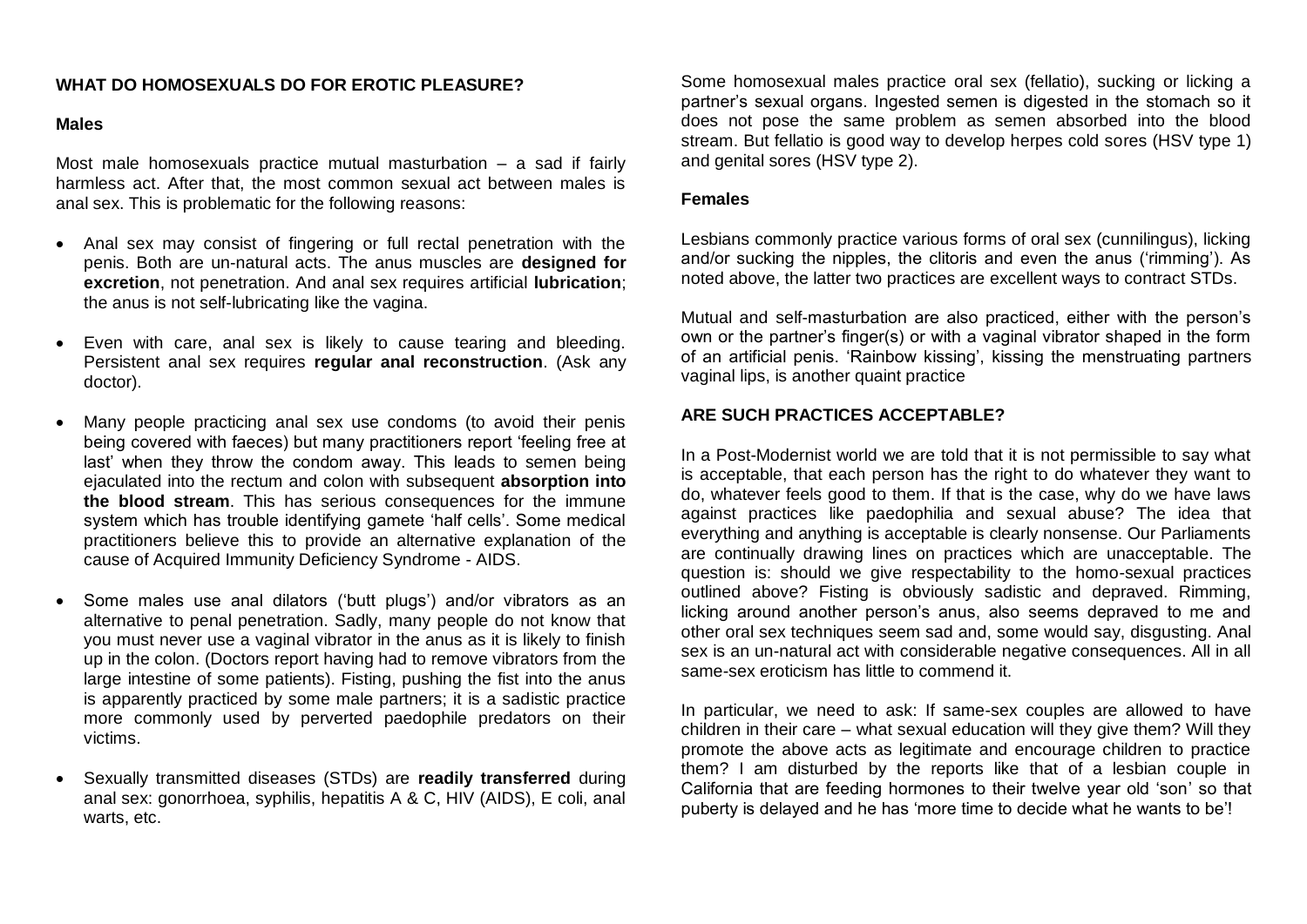# **PROCREATING AND CARING FOR THE YOUNG**

Traditional societies have long recognised the obvious - that humans come into this world as **either males or females**. Further they have ubiquitously encouraged a man 'to leave his father and mother and **cleave to a woman**  in a permanent relation. The value of this idea of marriage is:

- Humans need to reproduce; a species that does not reproduce is destined for the waste paper basket! Despite IVF and cloning experiments, it still requires a human sperm and a human egg to create a brand new person. **No homosexual couple is capable of creating a child**. The Judaeo-Christian tradition is that a person 'shall not lie with a person of the same sex' as **that is counter-productive to human welfare as a whole**.
- The developing human psyche **needs input from both sexes**. 'Fatherlessness' is a major problem throughout the world. In the USA fatherless children are shown to be<sup>1</sup>:

8 times more likely to go to prison 20 times more likely to develop behavioural problems 20 times more likely to become rapists 10 times more likely to abuse chemical substances 33 times more likely to be seriously abused On average have a 72% lower standard of living

- Caring for human infants is a full time job, requiring at least one person to care for the child and another to ensure that the family is fed, clothed and housed. It is also expensive, and this is the reason that most societies contribute to each family's welfare via Government financial support. **Homosexual couples contribute nothing to society as a**  whole so it is unnecessary that they should participate in Government handouts.
- Sexually transmitted diseases (STDs) are easily avoided by choosing the right partner and **remaining faithful to him/her**. Male homosexuals, in particular, tend to be extremely promiscuous, and it is not surprising that over 90% of AIDS sufferers in Australia are male homosexuals.

 The traditional notion of marriage encourages **personal discipline** – including sexual discipline. We expect paedophiles, including celibate priests, to be disciplined. Why not encourage young people to wait until they have the resources to back up their actions – to have good financial prospects before they marry and get involved in sexual practice with the very real risk of pregnancy, even in these days of advanced contraceptives?

#### **TOWARDS A BETTER SOCIETY**

The aim of government should always be to create a better society. We know that homosexual sexual acts have been around for a long time. And Hollywood and the Ford and Rockefeller Foundations have done a good job in promoting promiscuity to the current generation in the West in their sustained attempts to break down the traditional concept of family (see Bolton 2011, *Revolution from Above*, Arktos Press<sup>2</sup>).

Some commentators have suggested that one third of hetero-sexual couples have tried or regularly practice anal sex. And oral sex is also more commonly practiced than most people would believe. But is **deliberately promoting these practises something to be aimed at?** Should teenagers and even minors be taught that these acts are good and reasonable? That is what politicians in the West must decide. Are they in Parliament to **promote** practices because one small group want us to accept that they are normal and worthwhile; or **are they elected to promote principles that prepare young people to live out a disciplined life which contributes something of worth to society as a whole?**

**Homosexuality contributes nothing to our general welfare**. If the gays wish to practice depraved acts in the privacy of their own homes they can easily do so. But if they attempt to enlist my children or grandchildren in their cause, I shall be tempted to take a violent response. And do not blame me – I did not start the war!

#### **NOTES**

<sup>1</sup>Mark Stibbe (2010): *I Am Your Father*, Monarch, Oxford. See also Barack Obama's biography *Dreams of My Father* and his Father's Day speech in 2008 in Chicago on YouTube